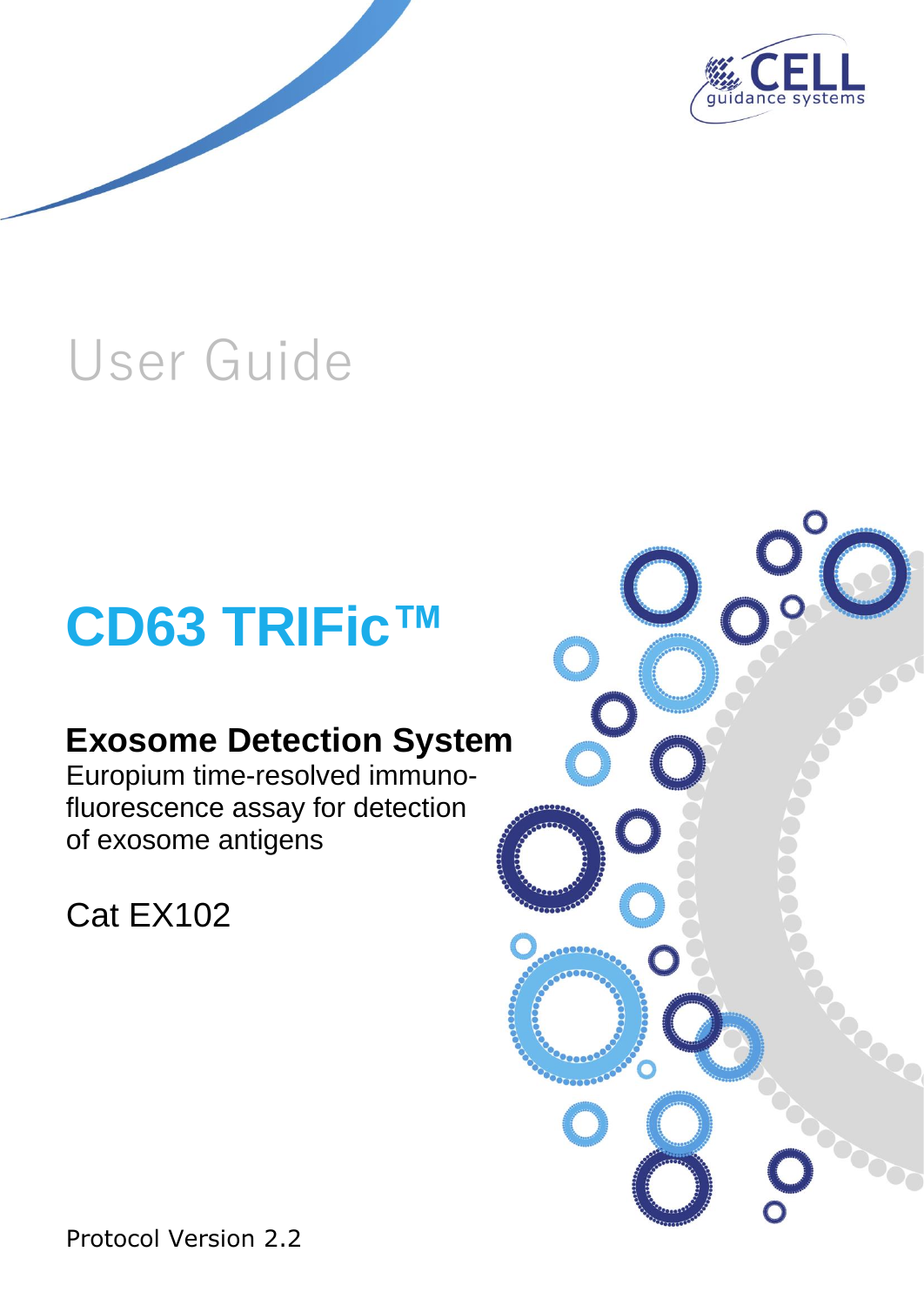USER GUIDE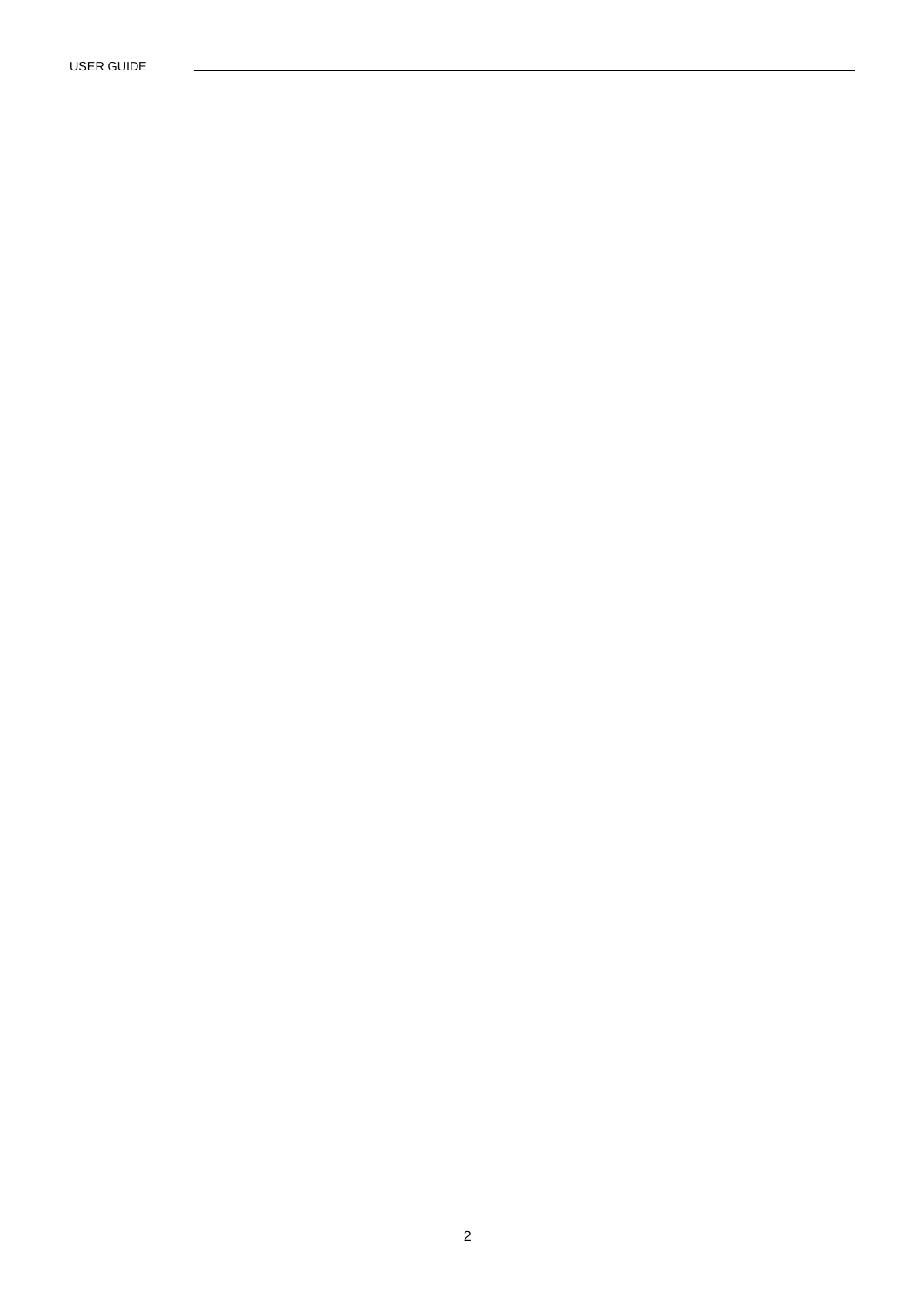# **Contents**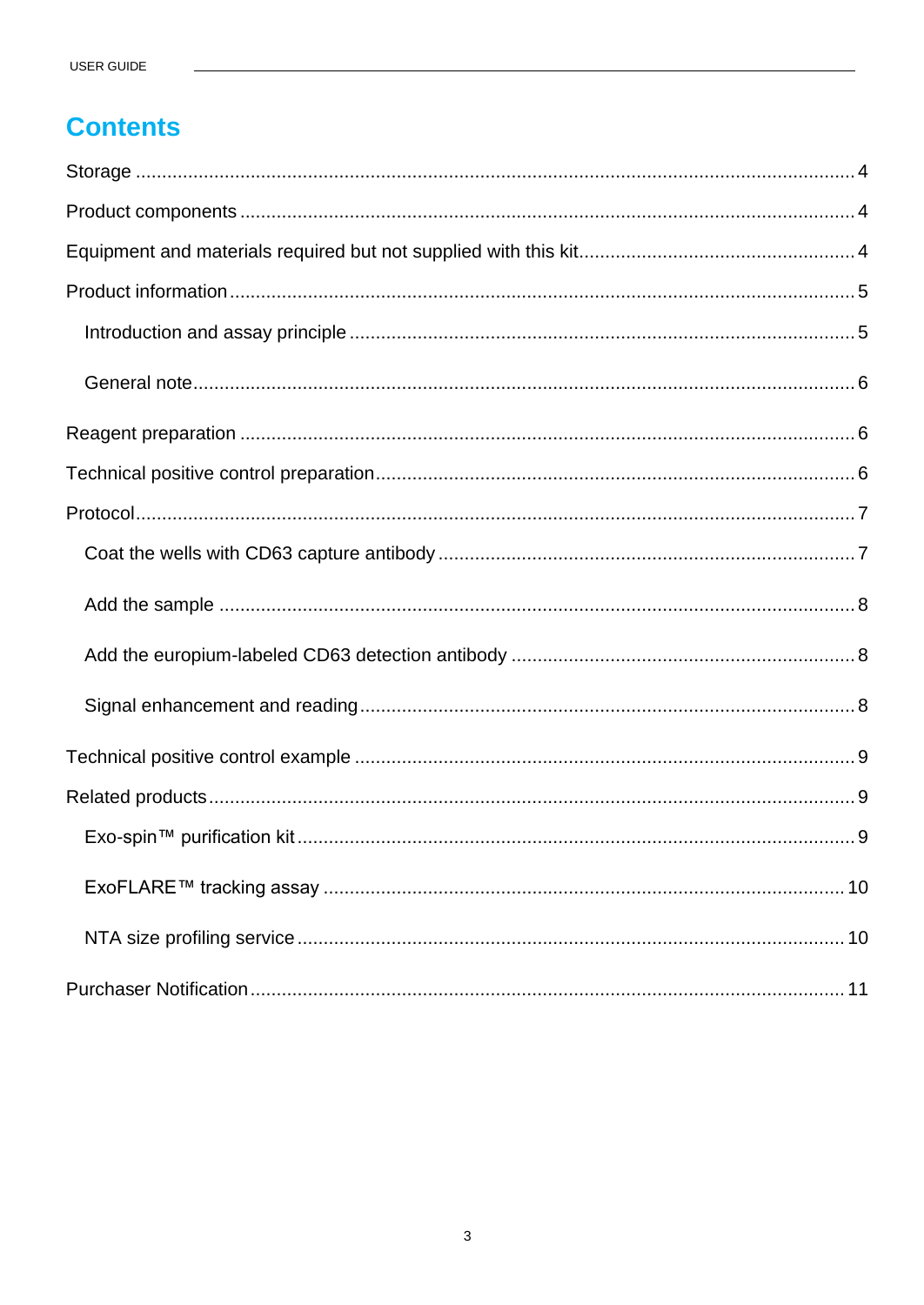# CD63 TRIFic™ Exosome Detection System

# **Storage**

- <span id="page-3-0"></span>• Store technical positive control at -80°C immediately upon receipt.
- Store all other components at 4°C.
- The kit has a shelf life of at least three months from receipt.

## <span id="page-3-1"></span>**Product components**

- 1 x Streptavidin-coated 96-well plate (8-well strip format)
- 1 x Technical positive control (100  $\mu$ g/ml in PBS), 25  $\mu$ g
	- **N.B. The technical positive control is shipped on dry ice in a separate box**
- 1 x Eu-labeled CD63 mAb (in 40 µl TSA buffer, 0.1% BSA), 2.75 µg
- 1 x Biotinylated CD63 mAb (in 27 µl PBS 7.4 pH, 15 mM NaAz), 22 µg **The CD63 antibody used in the kit is human specific**
- 1 x Assay buffer, 22 ml
- 1 x Europium fluorescence intensifier (EFI Solution), 11 ml
- 1 x 25x wash buffer, 20 ml
- 1 x User Guide

## <span id="page-3-2"></span>**Equipment and materials required but not supplied with this kit**

- Time-resolved fluorescence microplate reader
- Automatic plate washer
- Plate shaker
- Pipettes for dispensing reagents
- Multichannel micropipette reservoir
- Distilled / Milli-Q water
- Phosphate buffered saline (PBS)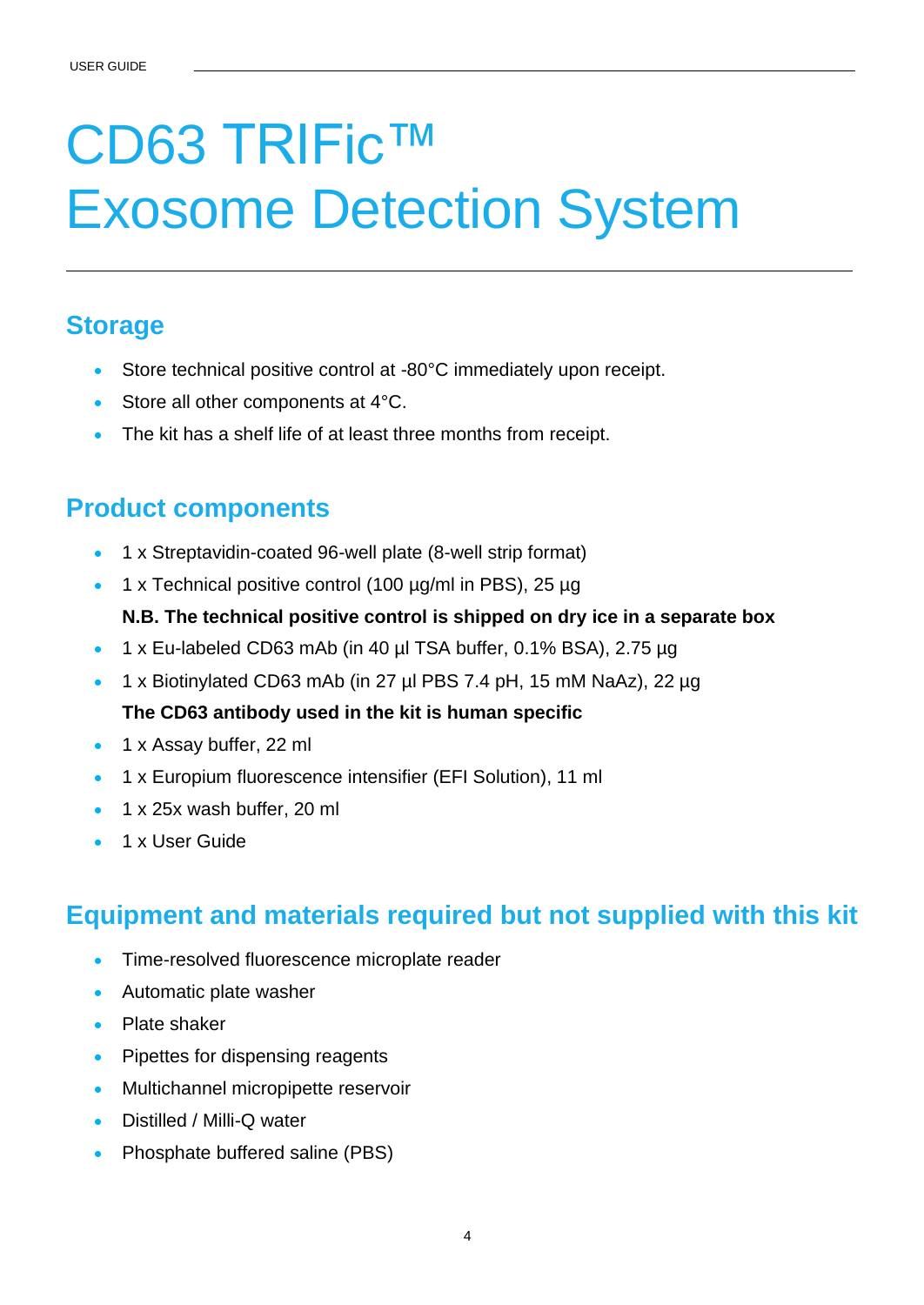# <span id="page-4-0"></span>**Product information**

### <span id="page-4-1"></span>Introduction and assay principle

In the TRIFic™ exosome assay, the same antibody is used for binding of target to the assay plate and for detection. The assay consists of a monoclonal antibody (labeled with biotin) bound to a streptavidin-coated plate which captures protein present on the surface of exosomes (Figure 1). Subsequently, an identical monoclonal antibody (labeled with europium) is used for detection. Because the capture and detection antibody are identical, they require two linked copies of the same epitope for a signal to be detected. Exosomes provide an ideal structure to link CD63 molecules and allow detection of CD63 in this assay. Exosomes typically have multiple copies of CD63 facing towards the attachment surface and additional CD63 molecules available for detection. Any non-specific binding of capture and detection antibodies is unlikely to generate a signal. Using a europium fluorophore (see below) provides high levels of sensitivity for the assay, which is able to detect small changes in the abundance of the target CD63 protein even within unpurified complex biological samples, such as blood plasma and cerebral spinal fluid.

**Fluorophores** are chemical substances that emit light following excitation by light or other electromagnetic radiation. The emission of light from a fluorophore is maximal immediately following excitation and decays over a period of time. Time-resolved fluorimetry uses fluorophores which have long decay periods. For such fluorophores, measurement of emitted light can be performed when the excitation light is no longer present, thus increasing sensitivity.

**Europium** is a fluorophore which produces an extended emission decay and has a wide Stokes shift with maximal excitation at 340 nm and peak emission at 615 nm. TRIFic™ assays are timeresolved immunofluorescence assays which utilize europium and have been developed to measure the abundance of CD63 protein specifically associated with exosomes in biological fluids including urine, saliva, cell culture medium, cerebral spinal fluid and blood plasma.



**Step 1.** Biotinylated antibody is bound to streptavidin-coated assay plates.

**Step 2.** Biological samples are added. Exosomes and any free antigen are captured by the antibody.

**Step 3.** Europium-labeled antibody is added and binds specifically to exosome antigen. The epitopes of bound monomers are already occupied and not detected. Samples are read in a time-resolved fluorescence plate reader.

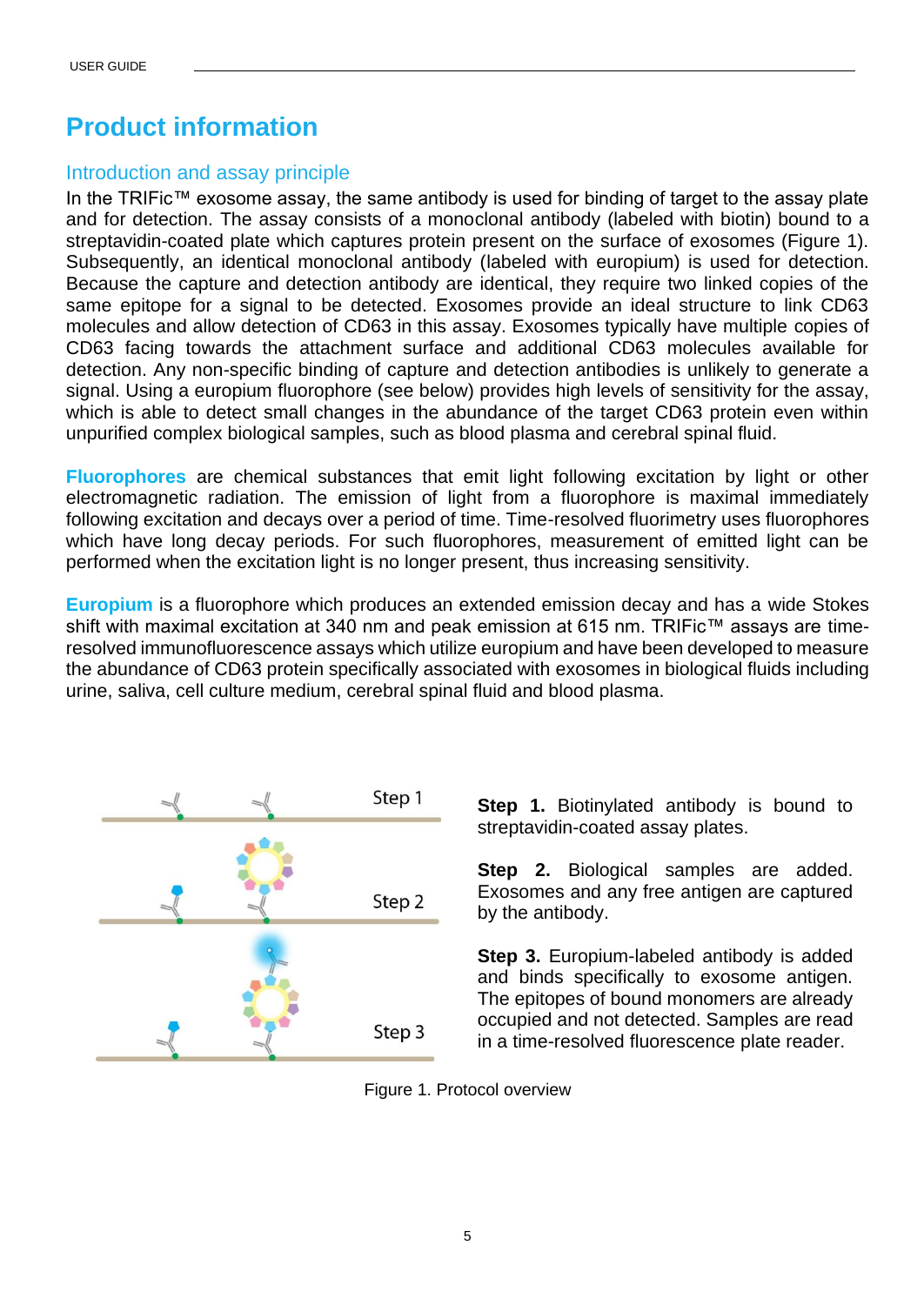## <span id="page-5-0"></span>General note

The technical positive control provided with the kit can be used to verify that adequate technical and handling procedures have been conducted and a signal can be detected at the end of the protocol. The provided technical positive control cannot be used to generate a quantification curve for directly quantifying exosomes. Extracellular vesicles of different origin have different CD63 prevalence on their surface.

**If absolute quantification is required, an internal quantification curve can be obtained for each population of exosomes studied by correlating CD63 TRIFic™ signal intensity with Nanoparticle Tracking Analysis (NTA) measurements at different concentrations of purified exosomes.**

## <span id="page-5-1"></span>**Reagent preparation**

- **Preparation of the wash buffer**: Dilute the wash buffer concentrate 25x in Milli-Q water (20 ml concentrate in 500 ml Milli-Q water). The diluted solution may then be stored at room temperature.
- **Preparation of the biotin CD63 in assay buffer**: [Dilutions should be made on the day the assay is performed]. Briefly centrifuge the vial containing the antibody to gather all the liquid at the base of the vial. Prepare a  $\sim$ 2 ng/ul working solution of biotinylated Ab, by diluting 27 µl (22 µg) in 11 ml of assay buffer.
- **Preparation of the europium CD63 in assay buffer**: [Dilutions should be made on the day the assay is performed]. Briefly centrifuge the vial containing the antibody to gather all the liquid at the base of the vial. Prepare a ~0.25 ng/ul working solution of Eu-labeled CD63 mAb, by diluting 40 µl (2.75 µg) in 11 ml of assay buffer.

## <span id="page-5-2"></span>**Technical positive control preparation**

- 1. 25 µg of exosomes have been purified from cell culture and their total protein concentration determined by Bradford assay. The 25 µg of exosomes are provided in 250 µl PBS, at a concentration of **100 µg/ml.**
- 2. Prepare 7 microcentrifuge tubes, each with 125 µl of PBS.
- 3. Prepare dilutions as shown in the table below. Ensure that samples are properly mixed in each tube.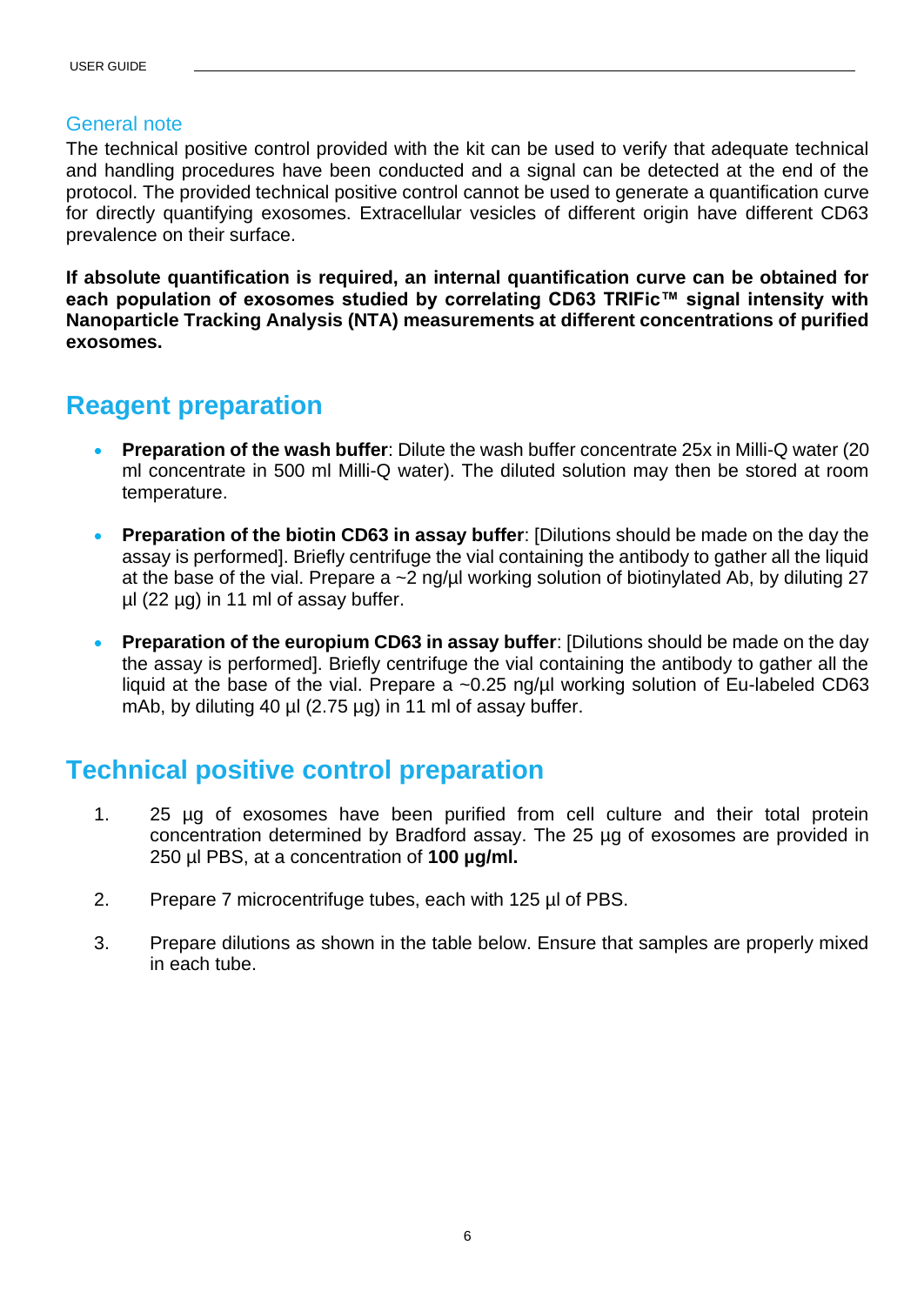| <b>Technical positive</b><br>control # | <b>Exosomes</b>          | Diluted in PBS (µI) | <b>Exosome</b><br>concentration (125<br>µI solution) |
|----------------------------------------|--------------------------|---------------------|------------------------------------------------------|
| 1                                      | 25 µg (in 250 µl<br>PBS) | 250                 | $100 \mu g/ml$                                       |
| $\overline{2}$                         | 125 $\mu$ I of Tube #1   | 125                 | $50 \mu g/ml$                                        |
| 3                                      | 125 $\mu$ l of Tube #2   | 125                 | $25 \mu g/ml$                                        |
| $\overline{\mathbf{4}}$                | 125 $\mu$ l of Tube #3   | 125                 | $12.5 \mu g/ml$                                      |
| 5                                      | 125 µl of Tube $#4$      | 125                 | $6.3 \mu g/ml$                                       |
| $6\phantom{1}$                         | 125 $\mu$ l of Tube #5   | 125                 | $3.1 \mu g/ml$                                       |
| $\overline{7}$                         | 125 $\mu$ l of Tube #6   | 125                 | $1.6 \mu g/ml$                                       |
| 8                                      | 125 $\mu$ l of Tube #7   | 125                 | $0.8 \mu g/ml$                                       |

#### Table 1. Positive control preparation

# <span id="page-6-0"></span>**Protocol**

<span id="page-6-1"></span>Coat the wells with CD63 capture antibody

- 1. Add 100 µl of the freshly prepared dilute solution (2 ng/µl) of biotin-CD63 antibody (prepared as described above) to each well.
- 2. Incubate the plate for 1 hour at room temperature on a plate shaker at 750 RPM.
- 3. Wash the plate using an automatic plate washer. Wash each well three times using 250 µl wash buffer for each cycle.
- 4. Remove the remaining wash buffer.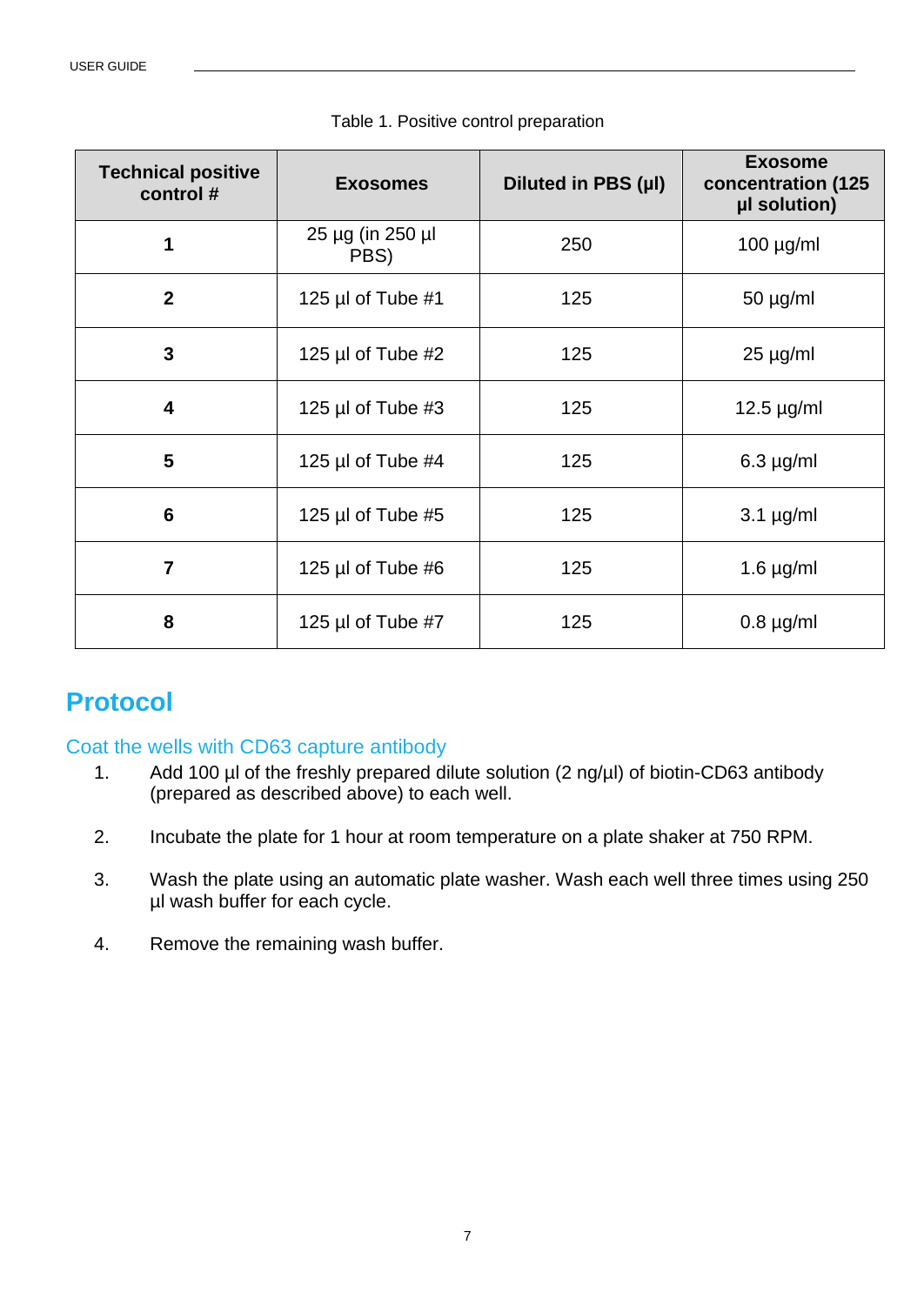### <span id="page-7-0"></span>Add the sample

- 5. Clear cells and cellular debris from test samples by centrifuging at 3,000 x g for 20 minutes.
- 6. Transfer 100 µl of the test sample supernatant to each well. Use 100 µl of PBS instead of sample in order to generate a blank reading.
- 7. Incubate the plate for 1 hour at room temperature on the plate shaker at 750 RPM.
- 8. Wash the plate using an automatic plate washer. Wash each well three times using 250 µl wash buffer each time.
- 9. Remove the remaining wash buffer.

#### <span id="page-7-1"></span>Add the europium-labeled CD63 detection antibody

- 10. Add 100 µl per well of the freshly prepared Eu-labeled CD63 antibody dilution (prepared as described above).
- 11. Incubate the plate for 1 hour at room temperature on the plate shaker at 750 RPM.
- 12. Wash the plate using an automatic plate washer. Wash each well three times using 250 µl wash buffer each time.
- 13. Remove the remaining wash buffer.

#### <span id="page-7-2"></span>Signal enhancement and reading

- 14. Add 100 µl of EFI solution to each well.
- 15. Incubate the plate for 15 minutes at room temperature on the plate shaker at 750 RPM.
- 16. Measure fluorescence on a time-resolved fluorescence microplate reader using an excitation wavelength of 340 nm and a measurement wavelength of 615 nm. Measurements should be performed in triplicate. Before taking the readings, make sure that the plate reader is set to read the fluorescence at the bottom of the plate, the integration time is set at 400 µs and the lag time is set at 200 µs.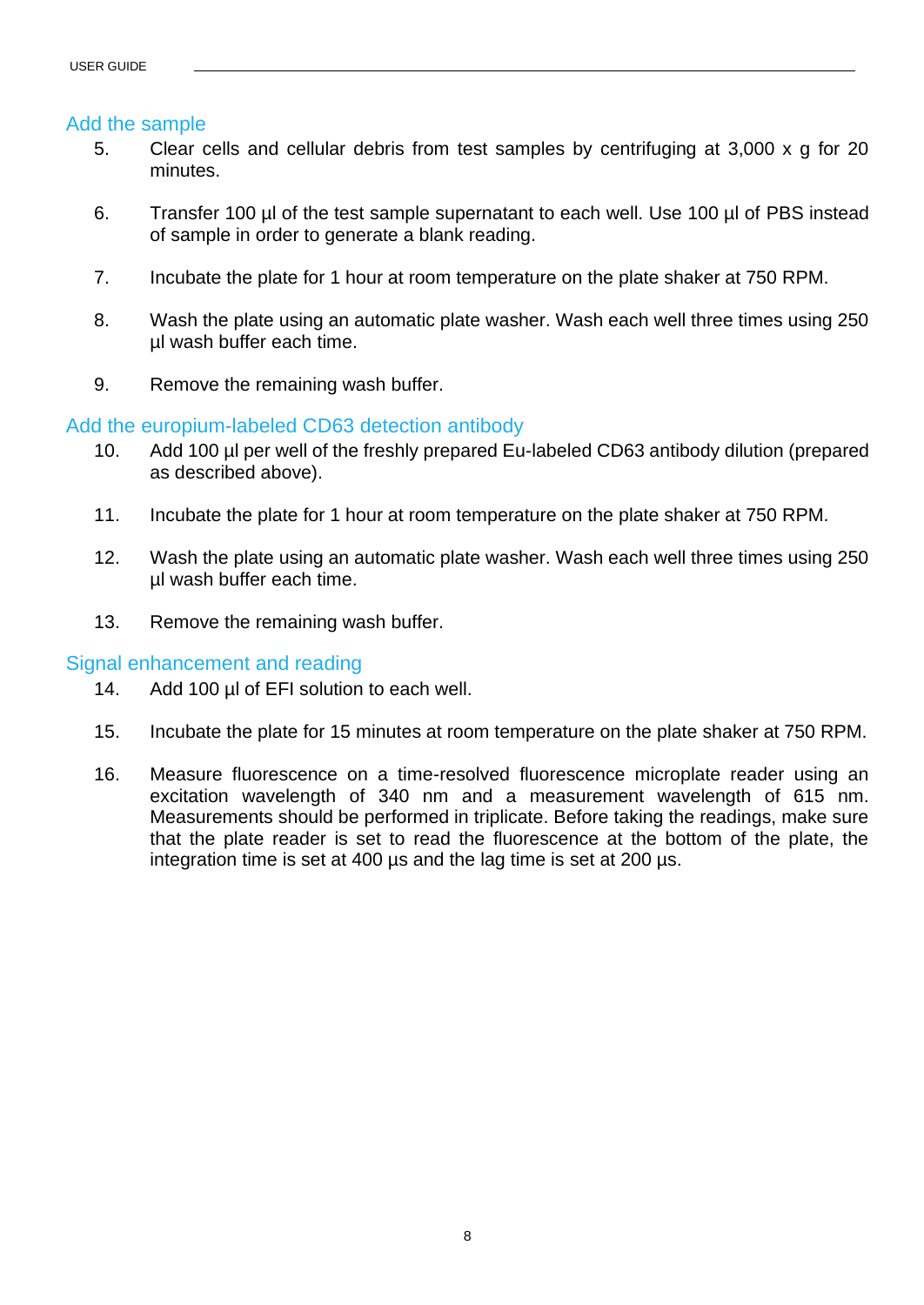

## <span id="page-8-0"></span>**Technical positive control example**

Figure 2. Example readings obtained using the TRIFic™ exosome assay with the provided technical control sample (exosomes purified from cell culture). Note the linearity of response over a wide range of concentrations.

# <span id="page-8-1"></span>**Related products**

| <b>Related products</b>                                                         | <b>Product description</b>                              | <b>Product code</b>                         |
|---------------------------------------------------------------------------------|---------------------------------------------------------|---------------------------------------------|
| <b>Exosome purification</b>                                                     | Exo-spin™ purification kit                              | EX01, EX02, EX03, EX04                      |
| <b>Exosome tracking</b>                                                         | ExoFLARE™ tracking assay                                | EX301, EX302, EX303, EX304,<br>EX305, EX306 |
| <b>Nanoparticle Tracking</b><br><b>Analysis (NTA) size</b><br>profiling service | <b>ZetaView NTA Particle</b><br><b>Analysis Service</b> | $ZV-1$ and $ZV-12$                          |

## <span id="page-8-2"></span>Exo-spin™ purification kit

The Exo-spin™ technology combines precipitation and size exclusion chromatography techniques, making it a superior method for exosome separation and concentration, allowing for high specificity and high recovery of exosomes. Exo-spin™ is available in 4 different configurations represented with catalogue codes EX01, EX02, EX03, and EX04; specifically designed and optimized for different sample types and downstream applications.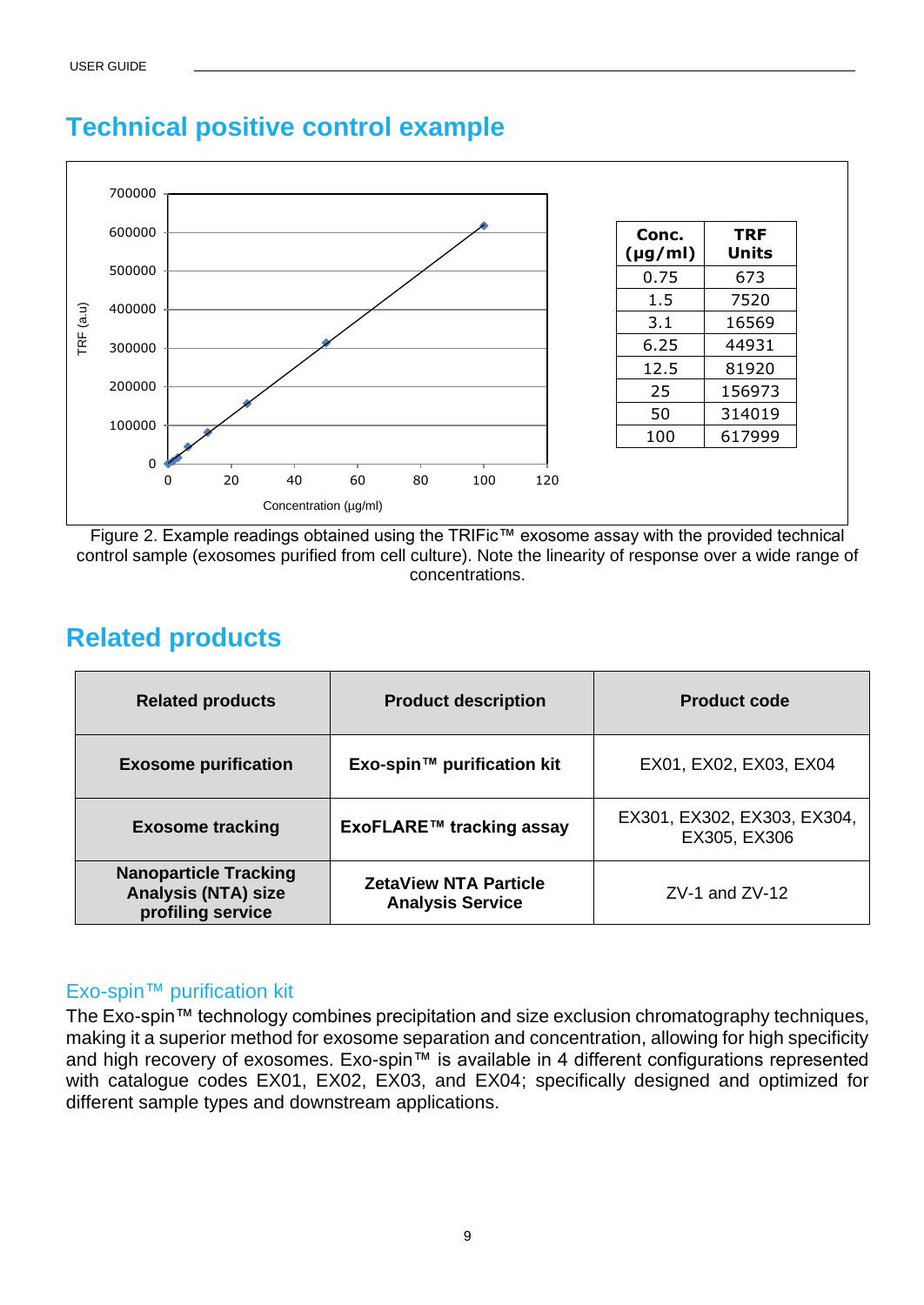## <span id="page-9-0"></span>ExoFLARE™ tracking assay

ExoFLARE™ utilizes a combination of a FLARE (FLuorescence Activating Response Element) protein tag together with a pro-fluorophore dye. Neither the protein nor dye exhibit fluorescence in isolation. However, when the protein binds to the dye, it causes a change in structure which results in fluorescence. The dye and protein form an unstable bond with a continuous turnover of the dye, resulting in sustained fluorescence without the levels of photo-bleaching associated with fluorescent proteins (i.e. GFP). This enables ExoFLARE™ to be monitored for extensive periods to allow tracking of dye movement.

### <span id="page-9-1"></span>NTA size profiling service

Exosome characterization service for analysis of particle size and particle concentration using the ZetaView instrument from Particle Metrix.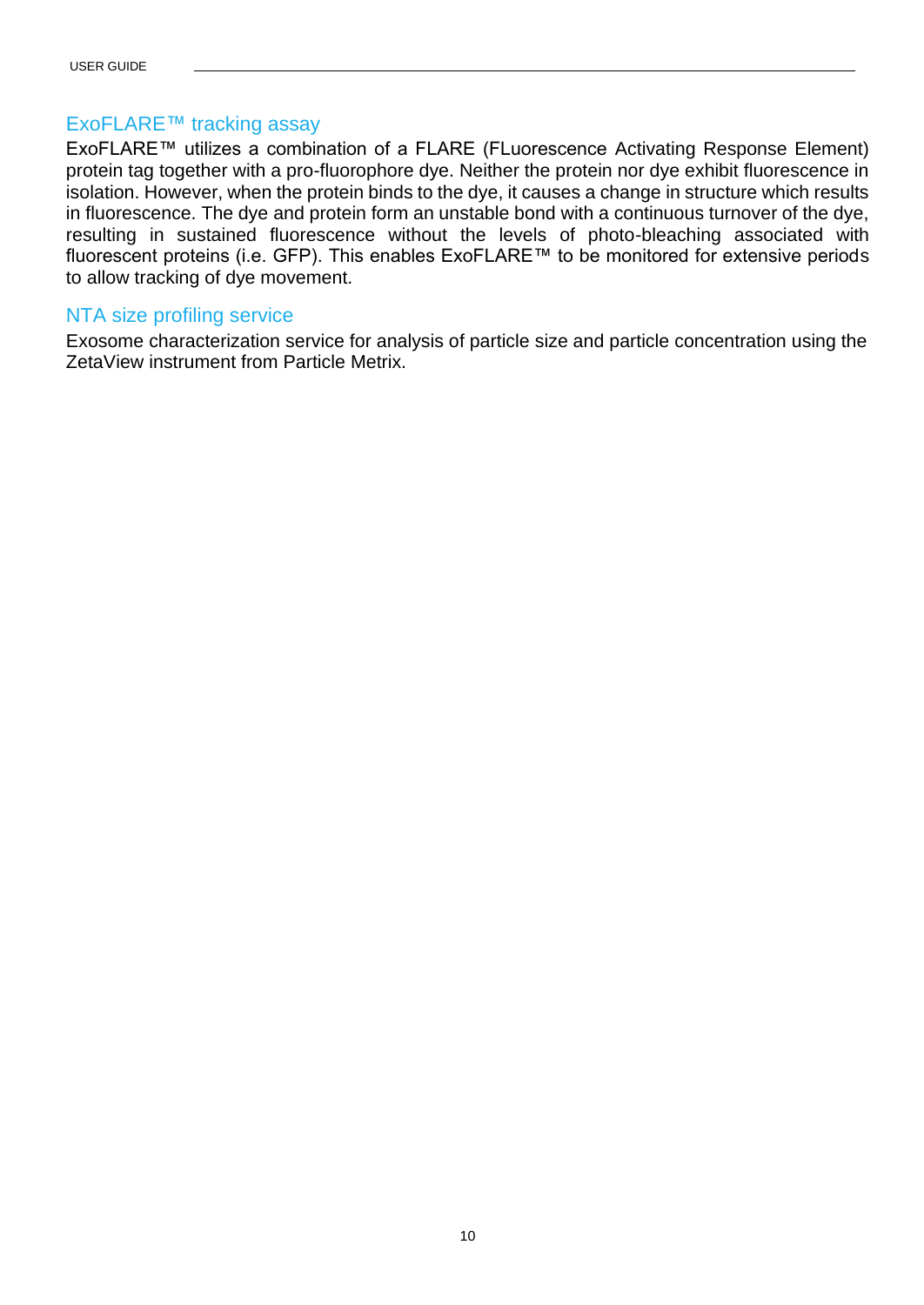# <span id="page-10-0"></span>**Purchaser Notification**

Limited warranty Cell Guidance Systems and/or its affiliate(s) warrant their products as set forth in the Terms of Sale found on the Cell Guidance Systems web site at www.cellgs.com/Pages/Terms\_and\_Conditions.html

If you have any questions, please contact Cell Guidance Systems.

This product incorporates licensed technologies. The purchase of this product conveys to the purchaser the limited, nontransferable right to use the purchased amount of the product only to perform internal research for the sole benefit of the purchaser. No right to resell this product or any of its components is conveyed. This product is for internal research purposes only and is not for use in commercial services of any kind, including, without limitation, reporting the results of purchaser's activities for a fee or other form of consideration. For information on obtaining additional rights, please contact info@cellgs.com.

CELL GUIDANCE SYSTEMS AND/OR ITS AFFILIATE(S) DISCLAIM ALL WARRANTIES WITH RESPECT TO THIS DOCUMENT, EXPRESSED OR IMPLIED, INCLUDING BUT NOT LIMITED TO THOSE OF MERCHANTABILITY, FITNESS FOR A PARTICULAR PURPOSE, OR NON-INFRINGEMENT. TO THE EXTENT ALLOWED BY LAW, IN NO EVENT SHALL CELL GUIDANCE SYSTEMS AND/OR ITS AFFILIATE(S) BE LIABLE, WHETHER IN CONTRACT, TORT, WARRANTY, OR UNDER ANY STATUTE OR ON ANY OTHER BASIS FOR SPECIAL, INCIDENTAL, INDIRECT, PUNITIVE, MULTIPLE OR CONSEQUENTIAL DAMAGES IN CONNECTION WITH OR ARISING FROM THIS DOCUMENT, INCLUDING BUT NOT LIMITED TO THE USE THEREOF.

© 2013-2019 Cell Guidance Systems. All rights reserved. The trademarks mentioned herein are the property of Cell Guidance Systems or their respective owners.